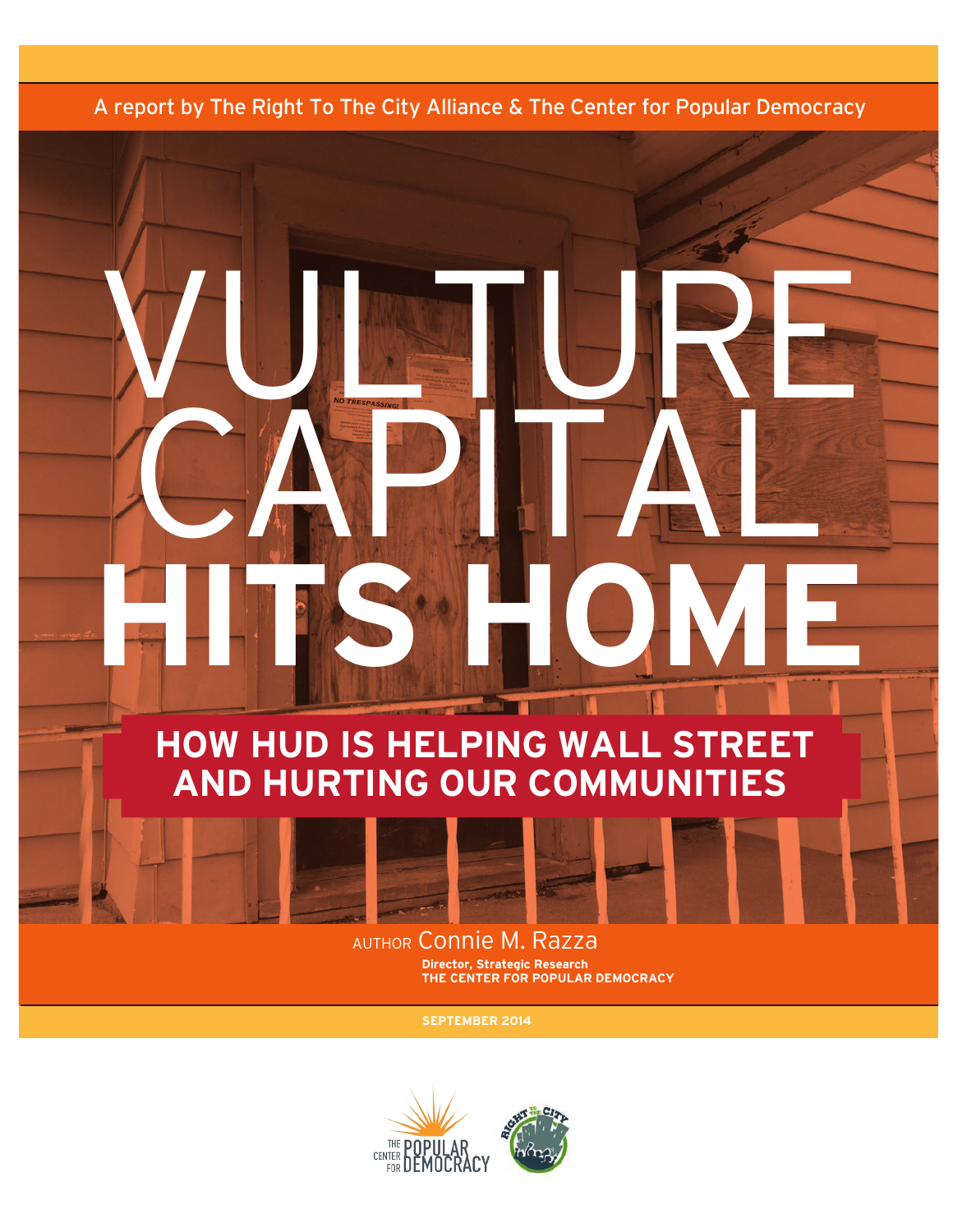## Executive Summary

## Vulture Capital Hits Home  **How HUD is Helping Wall Street and Hurting Our Communities**

The financial industry has found yet another way to profit from the distress of homeowners. Investors are trading distressed residential assets – mortgages and vacant properties in severe arrears — and are building a spectrum of business plans many of which undermine neighborhood and economic stability. There is currently a hot market in severely delinquent mortgages. Banks and government entities are selling them off and investors – particularly hedge funds — are buying them.

In 2012, the U.S. Department of Housing and Urban Development's Federal Housing Administration (FHA) significantly increased its sale of pools of distressed FHA-insured mortgages through a program called the Distressed Asset Stabilization Program (DASP). The program has a dual purpose: to return and protect FHA's Mutual Mortgage Insurance (MMI) capital reserves fund to a positive position and "to encourage public/private partnership to stabilize neighborhoods and home values in critical markets."

This report focuses on the FHA's Distressed Asset Stabilization Program (DASP). The DASP has the potential to recuperate needed funds for its mortgage insurance fund, preserve homeownership, and create affordable rental housing. Instead, the FHA has designed DASP in such a way as to severely limit its effectiveness in helping hard-hit neighborhoods recover from the housing crisis. Between the start of the DASP program in 2012 and the middle of 2014, the FHA has auctioned 98,100 mortgages, for bids amounting to \$8.8 billion. 97% of the auctioned loans have been won by for-profit entities, largely private equity firms. A fair amount is known about the Wall Street entities trading in "distressed assets." This report examines their business models and how their business interests are often in direct conflict with the interests of homeowners, renters and their communities.

HUD, the federal government agency with a stated mission to advance affordable housing and sustainable communities is, with the DASP, stoking Wall Street's buy-up of "distressed" real estate assets with little regard for the impact of these speculators on the struggling homeowners whose mortgages are being bought or on the impacted communities more broadly. FHA is auctioning pools of mortgages to the highest bidder, in most cases without considering the ability of their programs to achieve neighborhood stabilization goals such as homeownership preservation and affordable housing. The result is that other qualified purchasers — including nonprofits with an explicit goal and clear program to modify mortgages with principal reduction and to create affordable rental housing — are being crowded out by Wall Street speculators, most often private equity firms and hedge funds.

HUD's failure to release adequate program data leaves the public unable to know the precise impact this program is having on homeowners and communities. It hampers the public's ability to assess the completeness of HUD's information

about the results of this program and whether it is or isn't meeting neighborhood stabilization goals.

In other words, shortcomings in the implementation of the program jeopardize the accomplishment of its mission.

This report focuses on three key problems with the DASP program:

- 1. The current structure of most DASP auctions hampers community stabilization by considering only the highest bid without weighting the bidders' track record of good outcomes for homeowners and communities.
- 2. The current outcome requirements and reporting structure fails to hold purchases accountable to neighborhood-stabilization goals and provides insufficient transparency and prevents community oversight.
- 3. The current pre-sale certification phase does not ensure that the FHA mortgage modification process has been followed before loans are included in DASP pools.

We propose 5 specific, actionable steps the FHA should take to strengthen the program, allow it to continue to replenish the Mutual Mortgage Insurance fund, and better stabilize communities:

- 1. Credit bidders that have stronger neighborhood stabilization plans.
- 2. Strengthen outcome requirements to preserve homeownership and create affordable rental housing.
- 3. Sell more of the loans through the geographically concentrated Neighborhood Stabilization Outcome pools.
- 4. Collect and make public detailed performance data.
- 5. Improve the pre-sale process to better protect homeowners.

Further sales of FHA insured mortgages should be halted until these reforms in the DASP are implemented. In its current form, the DASP is unnecessarily undermining the very mission of HUD. With the above improvements, HUD can make the program into one that will truly strengthen  $-$  not harm  $-$  our communities.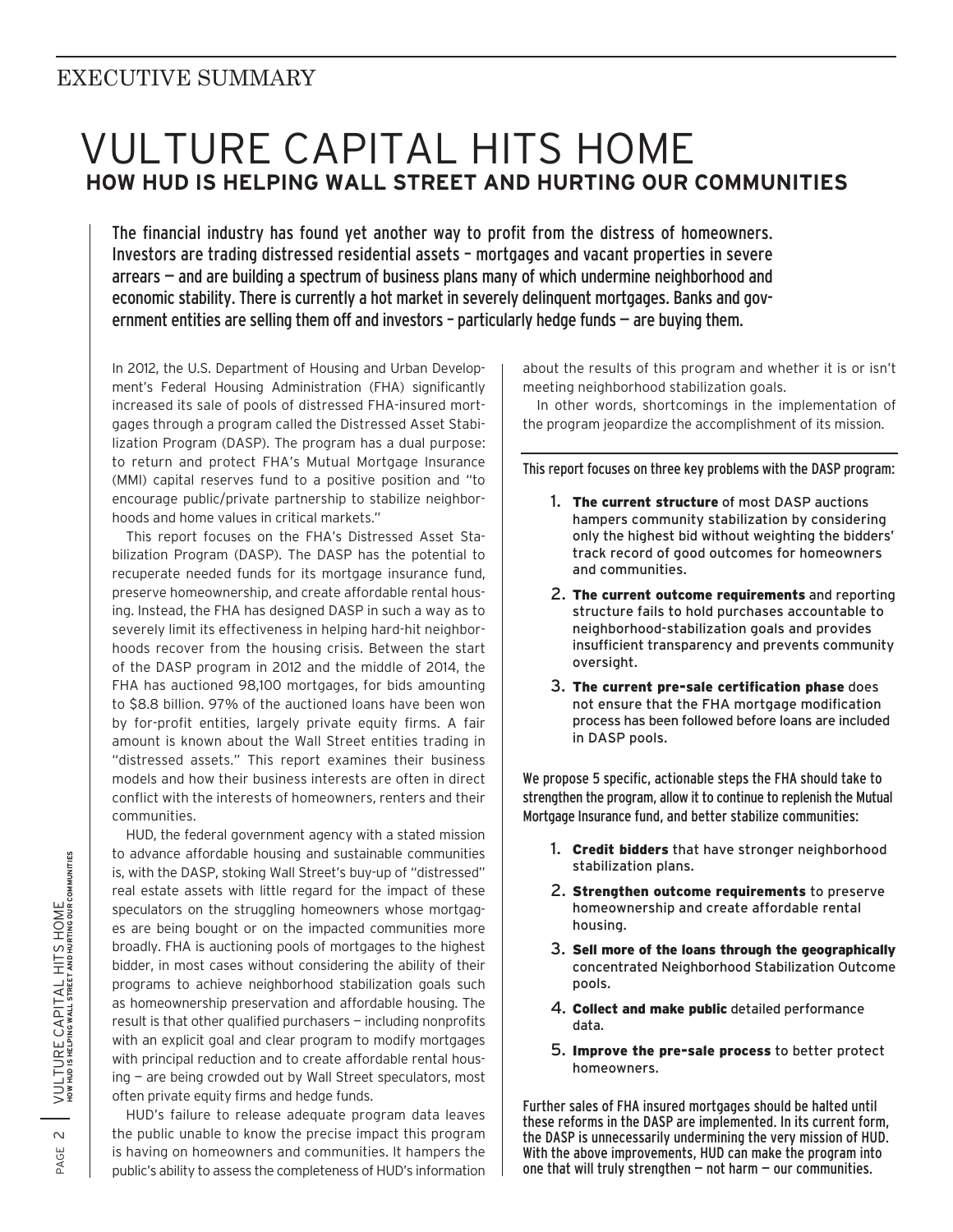## INTRODUCTION

#### The financial industry has found yet another way to profit from the distress of homeowners.

As homeowners face the perils of an economy crashed by financiers, the same financiers flip mortgages, drive homeowners to foreclosure, and become distant, corporate landlords with poor track records. Investors are trading distressed residential assets – mortgages in severe arrears and vacant properties – and are building a spectrum of business plans that undermine neighborhood and economic stability. Distressed residential mortgages – and the outcomes borrowers face – disproportionately impact communities of color, which have been systematically steered toward more expensive loans.<sup>1</sup>

It might be expected that banks, like Bank of America, would sell off some distressed residential mortgages. In fact, Bank of America is marketing \$3 billion worth of nonperforming mortgages; JPMorgan Chase & Co. sold \$500 million in delinquent loans in July 2014 alone; and Wells Fargo is pooling and selling \$1.3 billion for regional bank clients.2

More surprising is the participation of government-related entities in this market. This summer, Oak Hill Advisors bought \$659 billion of defaulted loans from Freddie Mac. The Federal Housing Administration (FHA), which insures mortgages on single-family and multifamily homes, has a standing program to auction distressed mortgages, generally to the highest bidder.

This report focuses on the FHA Distressed Asset Stabilization Program, which has resulted in distressed mortgage sales to date amounting to \$8.8 billion over two years.The first section of the report describes the Distressed Asset Stabilization Program or DASP, the program's goals, the structure of its pools, and the composition of the winning bidders. The second section identifies shortcomings in the implementation of the program that jeopardize the accomplishment of its mission. The last section proposes FHA actions that will strengthen the program, allow it to continue to replenish the Mutual Mortgage Insurance fund and to better stabilize communities.

## What is the FHA's Distressed Asset Stabilization Program?

The Federal Housing Administration is part of the US Department of Housing and Urban Development (HUD), which has a clear mission: "To create strong, sustainable, inclusive communities and quality affordable homes for all."3 The Administration, which currently insures the mortgages on 4.8 million single-family and 13,000 multifamily homes, protects lenders from losses resulting from default on qualified and covered loans, opening home ownership to people who might not qualify for reasonable bank loans otherwise.<sup>4</sup>

In 2010, the FHA piloted the pooling and sale of distressed FHA-insured mortgages. Between 2010 and mid-2012, that program sold 2,100 single-family mortgages.5

In 2012, the FHA significantly increased its sale of pools of distressed FHA-insured mortgages through a program called the Distressed Asset Stabilization Program (DASP). The program has a dual purpose. It is part of a broader initiative to return and protect FHA's Mutual Mortgage Insurance (MMI) capital reserves fund to a positive position<sup>6</sup> and it aims "to encourage public/private partnership to stabilize neighborhoods and home values in critical markets" in order to help the hardest hit communities recover "as quickly as possible."7

HUD touts the multiple benefits of the program. While removing defaulted loans heading for foreclosure from the insurance rolls, the FHA generates capital from the auction, alleviates its costs of managing and marketing foreclosed homes as real-estate owned (REO) properties, and may provide alternatives to foreclosure for homeowners.<sup>8</sup> HUD promotes the idea that by removing the loans from FHA coverage, the program can also allow some borrowers to take advantage of more aggressive mortgage modification.

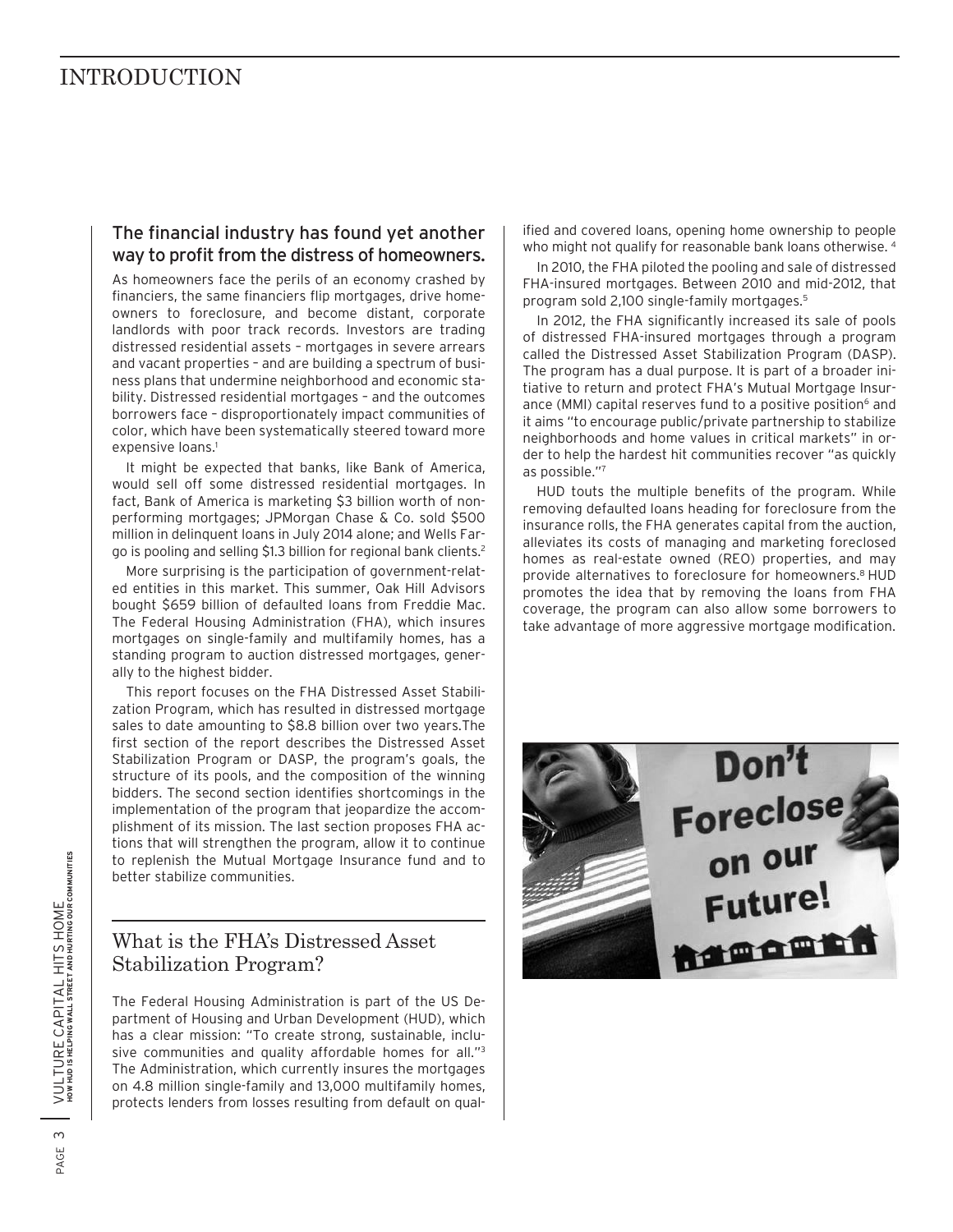## HOW IT WORKS

Mortgagees or FHA servicers may submit loans for DASP auction if they meet the following criteria:

- The borrower is at least six months delinquent on their mortgage;
- The servicer has exhausted all steps in the FHA loss mitigation process.<sup>9</sup>

The FHA pools the loans meeting these criteria and auctions the pool "competitively at a market-determined price generally below the outstanding principal balance."<sup>10</sup> After the pool is sold, the FHA processes the insurance claims for the original mortgagees and transfers the loans to the investors. Although the loans no longer have FHA insurance, the DASP requires that foreclosure be delayed for a minimum of six more months, in order to allow the new servicer to modify the loan and keep the borrower in the home, if possible.<sup>11</sup>

**Two Kinds of Pools.** DASP auctions loans in two kinds of pools: National pools and Neighborhood Stabilization Outcome (NSO) pools. National pools group mortgages from across the country and carry few restrictions after the sale, except the 6-month moratorium on foreclosure and semi-annual reports to HUD regarding the status of the sale portfolio.<sup>12</sup>

Neighborhood Stabilization Outcome pools are geographically concentrated in "areas where high numbers of seriously delinquent loans could expand an already large inventory of REO [real-estate owned] properties over the coming months." 13 Real-estate owned properties are homes that have gone through foreclosure, failed to raise enough at public auction, and become owned by the bank. The NSO pools require that no more than half of the loans within a pool can be sold as real-estate

owned properties (REOs).<sup>14</sup> The FHA aims for these pools to create Neighborhood Stabilization Outcomes, including:

- Loan modifications or other changes that allow homeowners to begin paying again within 6 months (known as "re-performance" in the industry);
- Sale of the property to an owner-occupant, including short sales;
- Gift to a land bank:
- Sale of the loan to a neighborhood stabilization grantee;
- Hold the property for rental for a proscribed period of time; or
- Total satisfaction of the loan.<sup>15</sup>

The FHA requires purchasers of NSO pools to submit quarterly reports. In the absence of an NSO result, HUD may eventually appropriate the profit from the sale (though we know of no such instance).16

**Outcomes of the Auctions.** Between the start of the DASP program in 2012 and the middle of 2014, the FHA has auctioned 98,100 mortgages, for bids amounting to \$8.8 billion. Of these, 21 percent have been in Neighborhood Stabilization Outcome pools, concentrated in cities in Arizona, California, Florida, Georgia, Illinois, Indiana, Maryland, Michigan, Nevada, New Jersey, North Carolina, Ohio, and Pennsylvania.<sup>17</sup> In the early days of DASP, bids averaged about 50 percent of the properties' value. In the June 2014 Note Sale (as the auctions are also called), the weighted average of the winning bid was 77.6 percent of the pooled property



### **Figure 1.** Price paid for FHA DASP loan pools, by quarter, as percent of unpaid principal balance and collateral value.

by year and quarter

**Source:** Aashna Desai and Sarah Edelman, Database of DASP Pools (2012-3 through 2014-2), compiled from HUD Data, Center for American Progress, forthcoming. *Note that the chart reflects only those quarters in which FHA DASP Auctions have been held*.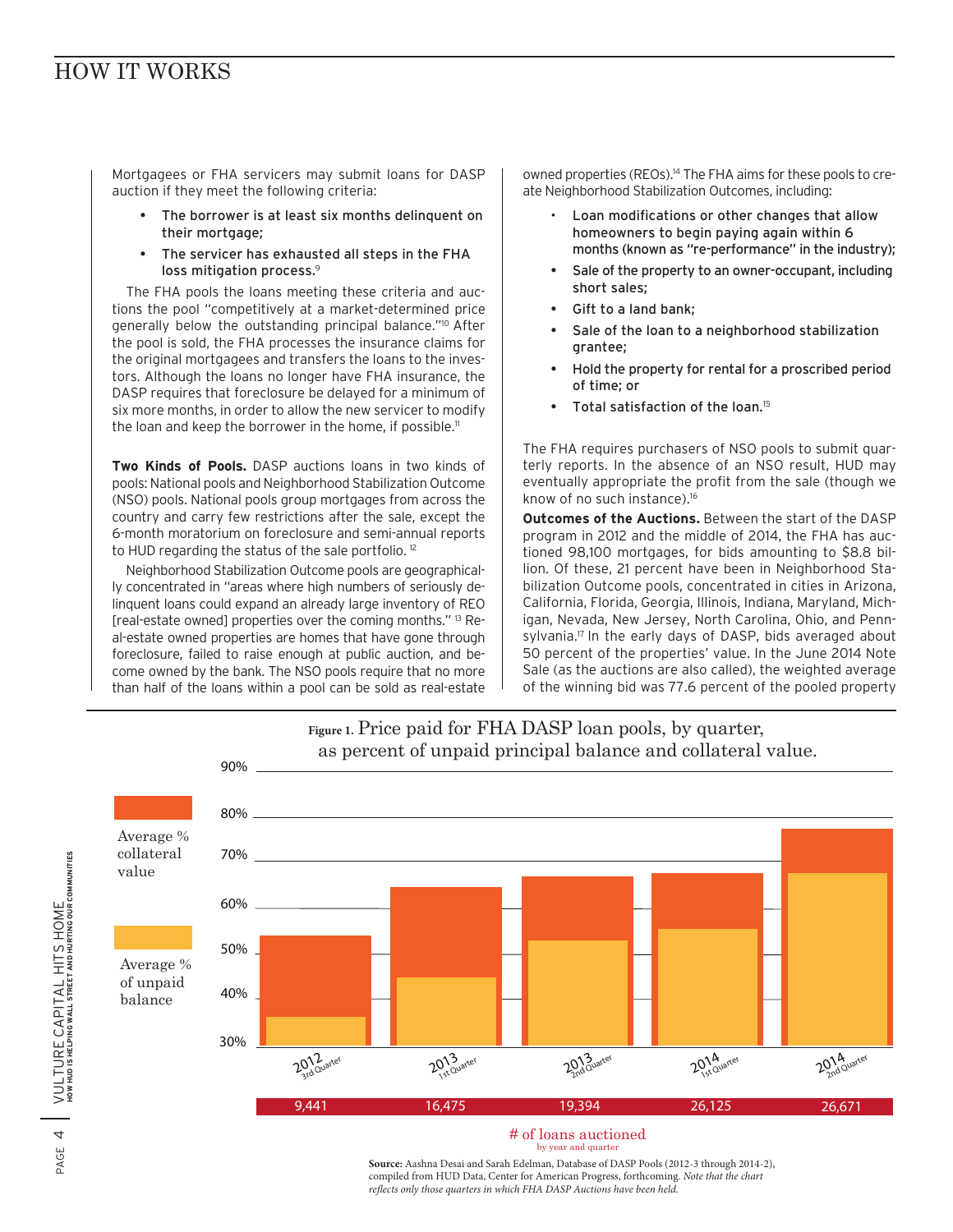value.18 As Figure 1 above shows, each quarter the winning bids represent a greater portion of the unpaid principal balance and the collateral value (or broker price opinion).

Twenty-six firms have bought pools of FHA-auctioned loans. Three nonprofit and local government funds with focused geographies have won 2.43% of the total loans, all of which have been in NSO pools. These funds – the Los Angeles Neighborhood Stabilization Program, the Mortgage Resolution Fund, and the Community Fund of New Jersey – each have explicit missions to invest in and help stabilize at-risk neighborhoods. The remaining 97% of the auctioned loans – including 88.42% of loans in NSO pools – have been purchased by for-profit entities.

Because nonperforming loans are an alternative investment class, many of the winning participants in the auctions have been for-profit entities classified as or with close ties to hedge funds and private equity firms. Alternative investment funds face much lighter regulation than other investment vehicles and are raised through targeted solicitations for high net-worth individuals, pension funds, sovereign wealth funds, university endowments, and foundations. Private equity firms, in particular, aim to extract more profit from their acquisitions than the book value. This means that they will either leverage their assets for borrowed money or break apart the assets for greater value—practices that are not necessarily aligned with achieving the goals of creating more affordable housing or stable homeownership through sustainable loan modifications.

At least 11 of the buyers, representing approximately 53% of the pools by collateral value, have securitized some or all of the HUD loans.19 The three top winners of DASP auctions – Lone Star Funds, Bayview Asset Management, and Selene Investment Partners – are among those funds that have sold securities backed by delinguent loans.<sup>20</sup> As long as these practices hold, the securities enable for-profits to bid 15-20% higher on their pools. 21

These profit-seeking players are boosting the prices for delinquent loans. Michael Nierenberg, chief executive officer of a real estate trust, seems to warn of a forming bubble: "You would think supply and slower home price growth would cause loan prices to weaken, however, the amount of capital raised for the sector has caused the pricing to increase."22 A speculative delinquent-mortgage bubble may seriously challenge HUD's goals in the DASP by leaving little room for mortgage modifications and increasing pressure on for-profit buyers to securitize more of the loans they are buying, generating revenue for them, but encumbering the loans and increasing the barriers to modifications going forward.

Some auction participants are already submitting bids with little room for loan modifications. Twelve buyers – Altisource, Angelo Gordon, Corona, DC Residential IV Loan Acquisition Venture, DLJ Mortgage, Ellington, GFT Procurements, LSF9 Mortgage Holdings (Lone Star), LVS I, PRMF, 25 Capital Residential Mortgage Opportunities Master Fund, and Walton NPL – have won at least one pool where the

broker price opinion (or estimated property value) is no less than 90 percent of the unpaid principal balance. In some cases, the pools actually had a higher property value than unpaid principal balance (that is, the loans are non-performing, but are not underwater). Angelo Gordon, Corona Asset Management, Ellington, LVS I SPE, and PRMF Acquisitions won pools that, aggregated, have estimated property values no less than 90 percent of the unpaid principal balance.

The winning bids on these pools go as high as 88 percent of the unpaid principal balance, which gives these buyers less room to modify the principal of the loans. Buyers may believe that homeowners can begin paying their loans without a significant modification. "On the other hand, the recovery value in foreclosure from these 'less underwater' borrowers would be greater, since a smaller portion of the loan would be written off upon REO sale," writes Thomas Adams, a specialist in distressed mortgages and principal of Adams Advisory Services, LLC. "This may indicate that these buyers prefer foreclosure as an outcome, compared to the other buyers."23

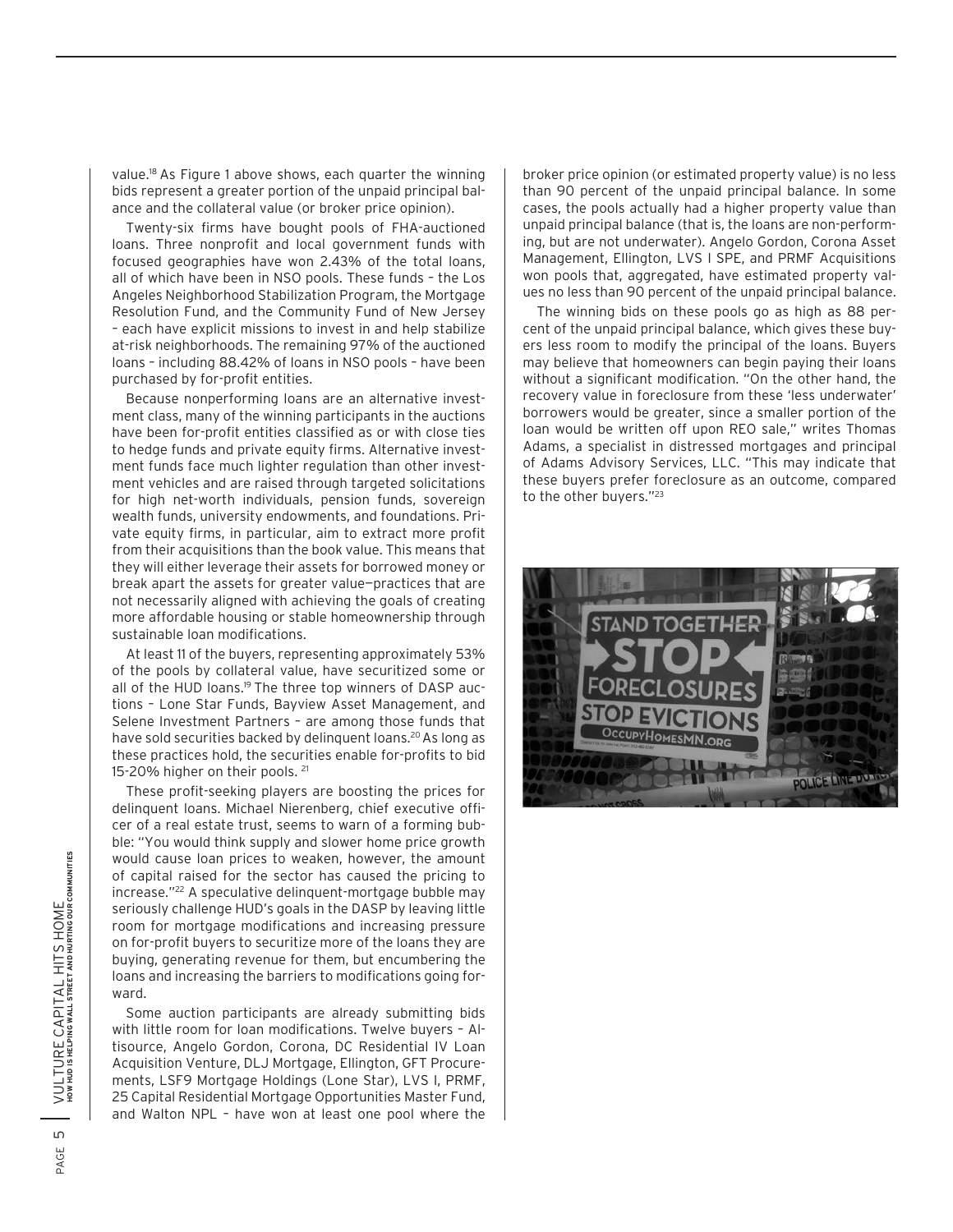# WHO PROFITS?

A look at a small selection of DASP-auction winners tell important stories about how the interests of private capital in these transactions may conflict with the stated goals of the DASP and HUD, more generally. Two of the funds are the big winners – the top two holders of DASP-auctioned loans. The third is an example of a set of funds that are buying pools that are less underwater compared to other pools.

#### **Lone Star Funds**

Lone Star Funds is a private equity firm that "seeks investment opportunities in developed markets that have suffered an economic and/or banking crisis."24 The firm submitted winning bids for every pool offered in the June 2014 DASP auction, with a weighted average bid of 77.6 percent of the properties' value.25 The 2014 fund that invested in the DASP loans, Lone Star Fund IX, has an investment period of 40 months.26 In July, Lone Star bought \$500 million in nonperforming residential mortgages from JPMorgan Chase & Co.27

Lone Star Funds owns Caliber Home Loans, a full-service mortgage company and special servicer<sup>28</sup> led by Joe Anderson, former Senior Managing Director at Countrywide Financial Corporation, the poster-child of the predatory, discriminatory<sup>29</sup> subprime mortgage boom and overheated, destructive mortgage-backed securities markets that fueled the current housing crisis.30 Standard and Poor's Ratings Services (S&P) has ranked Caliber Homes as Above Average as a US residential special and subprime mortgage loan servicer.<sup>31</sup>

#### **Bayview Asset Management**

Bayview Asset Management is a mortgage investment firm with a fairly long history of securitizing distressed mortgage transactions. In 2008, the Blackstone Group took ownership of 46% of Bayview Asset Management; it remains in control the company.<sup>32</sup> An early report of the FHA loans described Blackstone's role in the market and in Bayview Asset Management: "Blackstone, the world's largest private-equity firm, is acquiring nonperforming loans through Coral Gables, Florida-based Bayview, which has purchased more than \$22 billion in mortgages, said Peter Rose, a spokesman for New York-based Blackstone."33

The Blackstone Group has shown a keen interest in how to securitize single-family homes in order to extract greater revenues. It holds a rental management company, Invitation Homes, and has created securities backed by the rental income from Invitation Homes' single-family properties.<sup>34</sup>

Right to the City's pilot research in Atlanta, Los Angeles and Riverside raise concerns of Blackstone's impact on their tenants and the surrounding communities.35

Earlier this year, Bayview submitted a securities offering backed by delinquent mortgages to rating agencies for rankings. Fitch Ratings said that a Standard and Poor's rating of the offering overvalued the loans backing the securities by at least 45 percent. Fitch's findings caused S&P to pull its previously released preliminary rankings mortgage-backed securities. 36

In April 2014, Bayview entered a joint venture with Houses.com, an online marketplace for selling and renting single-family homes.37

### **LVS I SPE**

A different kind of buyer, LVS I SPE has won one pool of loans whose aggregated broker price opinion (or estimated property value) exceeds the unpaid principal balance. LVS I SPE is controlled by Louis V. Schooler<sup>38</sup> and tied to PIMCO, a California-based investment management firm.<sup>39</sup>

In 2012, the SEC filed fraud charges against Schooler and one of his companies, Western Financial Planning Corporation, for defrauding real-estate investors over a 5-year period. According to the SEC, "Schooler and Western failed to tell investors that they were paying an exorbitant mark-up on the land, in some cases more than five times its fair market value. Schooler and Western also failed to tell investors that the land held by the partnerships was often encumbered by mortgages that Western used to help finance the initial purchase of the land." "The SEC also alleges that since the spring of 2011, Schooler paid 'hush money' to silence investors who discovered they had been defrauded, allowing the scheme to continue."40 Today, Western Financial remains in receivership and SEC v. Louis Schooler is still pending.41

Despite this ongoing real-estate speculation-and-fraud case against Louis Schooler, HUD allowed a fund controlled by Schooler to bid on pools of loans aimed at stabilizing neighborhoods.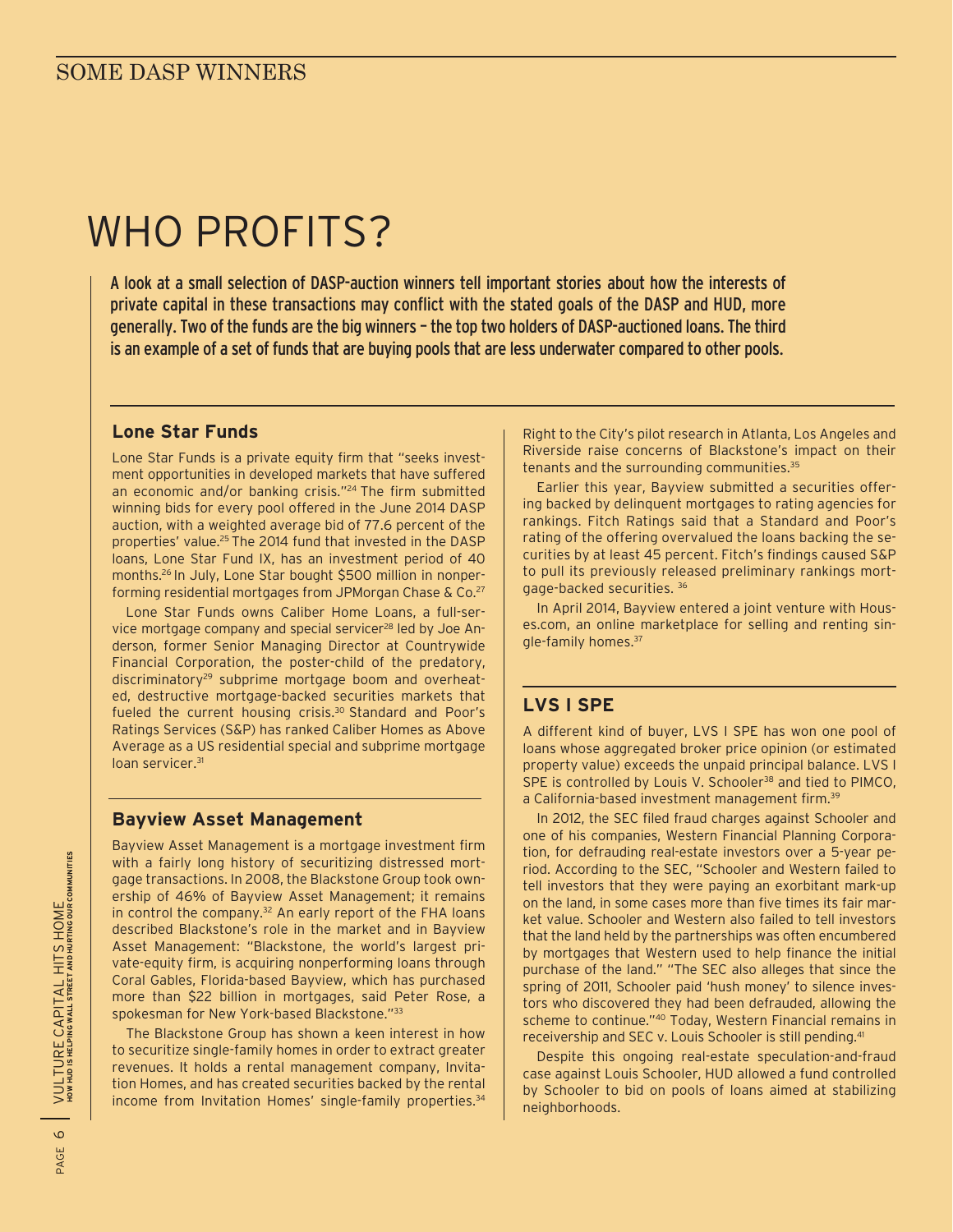## THE PROBLEMS WITH DASP

HUD has stated that the Distressed Asset Stabilization Program has the dual purpose of recuperating funds for the FHA Mutual Mortgage Insurance fund while also aiding in the stabilization of distressed American communities. While HUD is accomplishing its financial goal, it is doing too little to further the goal of helping hard-hit neighborhoods recover from the housing crisis.

Since the inception of the program, policy advocates – including the National Consumer Law Center, Americans for Financial Reform, Connecticut Fair Housing Center, Empire Justice Center, Legal Aid Society of Southwest Ohio, and National Fair Housing Alliance – have raised concerns about certain aspects of the program. Yet very little has changed.

**The current structure of the majority of DASP auctions hampers community stabilization by considering only the highest bid without weighting the bidders' track record of good outcomes for homeowners and communities.** Despite early HUD enthusiasm for the participation of community-based nonprofits in the DASP, these institutions have won only 2.43 percent of loans.<sup>42</sup> Community Development Financial Institutions (CDFIs) are much better suited than alternative-investment funds to further HUD's community stabilization goals. Comprising a range of structures (including banks, credit unions, loan funds, and venture capital funds), they form with the specific mission of improving the economic conditions of low-income communities.<sup>43</sup>

Although only two of the winning bidders in the DASP auctions have been CDFIs, others have the funds, interest, and mission match to participate in the program. CDFIs that are national in scope have formed in order to compete in the delinquent mortgage market. They are raising substantial capital to acquire mortgages, with a business model that prioritizes the preservation and creation of affordable housing through mortgage modifications with principal reduction for struggling families and the transition to affordable rental housing for properties where loan modifications are not possible. Examples include Mortgage Resolution Fund, New Jersey Community Capital, National Community Capital (a subsidiary of New Jersey Community Capital, which is an 501(c)(3) CDFI) and Hogar Hispano (formed by National Council of La Raza). These nonprofits partner with community-based mortgage counseling groups to find and work with homeowners as they enter modified mortgages or transition to other housing.

While FHA officials have talked with advocates about the importance of the involvement of nonprofits in the DASP program the FHA has failed to adjust the program so it is more conducive to the institutions most aligned with HUD's mission. As Marcos Morales, Executive Director of Hogar Hispano, Inc. recounts losing a 2012 DASP pool to a for-profit by five cents on the dollar:<sup>44</sup>

[W]e identified capital with more flexibility [than a state-specific approach] in an attempt to acquire [delinquent mortgages] directly from FHA in a competitive system that is still in place. We were approved as a buyer and we deposited our funds in order to be eligible to submit our bid, which we did. Unfortunately, we discovered that

no consideration was given to nonprofits and that the only interest was on pricing. Those price points did not allow us to modify as many notes as we wanted to modify, the FHA criterion for outcomes had a very low threshold which nullified our public purpose and intent. <sup>45</sup>

In June 2014 sales of Neighborhood Stabilization Outcome pools, National Community Capital (NCC) lost its pools to participants bidding an average of 21% more than NCC. According to a knowledgeable industry observer, "All of the winners have securitized or are likely to securitize the pool mortgages. By coincidence, the bonds issued by these entities are very similar to the average amount by which NCC lost their bids."46

The current auction structure hampers mortgage modifications with principal reduction and affordable housing creation. In the 2012 announcement of the DASP program, HUD suggests that the program should improve outcomes for homeowners with auctioned loans: "Because the loans are generally sold for less than what the borrower currently owes, the purchaser has the ability to reduce or modify the loan terms while still making a return on the initial investment. If no viable alternatives exist, the purchaser may be able to help the borrower sell the property through a short sale and avoid the costs of foreclosure."47

Structured as an auction with a sealed bidding process, the pool goes to the highest bidder. The smaller NSO pools have a few additional requirements of bidders, regarding neighborhood stabilization outcomes. Observers of the industry have noted that Wall Street speculators, like private equity and hedge funds, are heating up the distressed residential mortgage market. With a business model already driven by extracting maximum profit for the benefit of investors, the rising prices on distressed mortgages further undermine the FHA's aim to stabilize neighborhoods. In the second quarter of 2014, the average bid was 77% of the broker price opinion, or estimated collateral value, and 64% of the unpaid principal balance.<sup>48</sup> (The June 2014 Note Sale bids averaged even higher.)<sup>49</sup>

**Figure 2.** Average Bids Relative to Property Value and Unpaid Principal During First and Most Recent Quarter of Distressed Stabilization Program

|               | Average Bid as Percent<br>of Broker Price Opinion | Average Bid as Percent<br>of Unpaid Principal Balance |
|---------------|---------------------------------------------------|-------------------------------------------------------|
| <b>202012</b> | 53.4%                                             | 35.9%                                                 |
| <b>202014</b> | 77.0%                                             | 64.4%                                                 |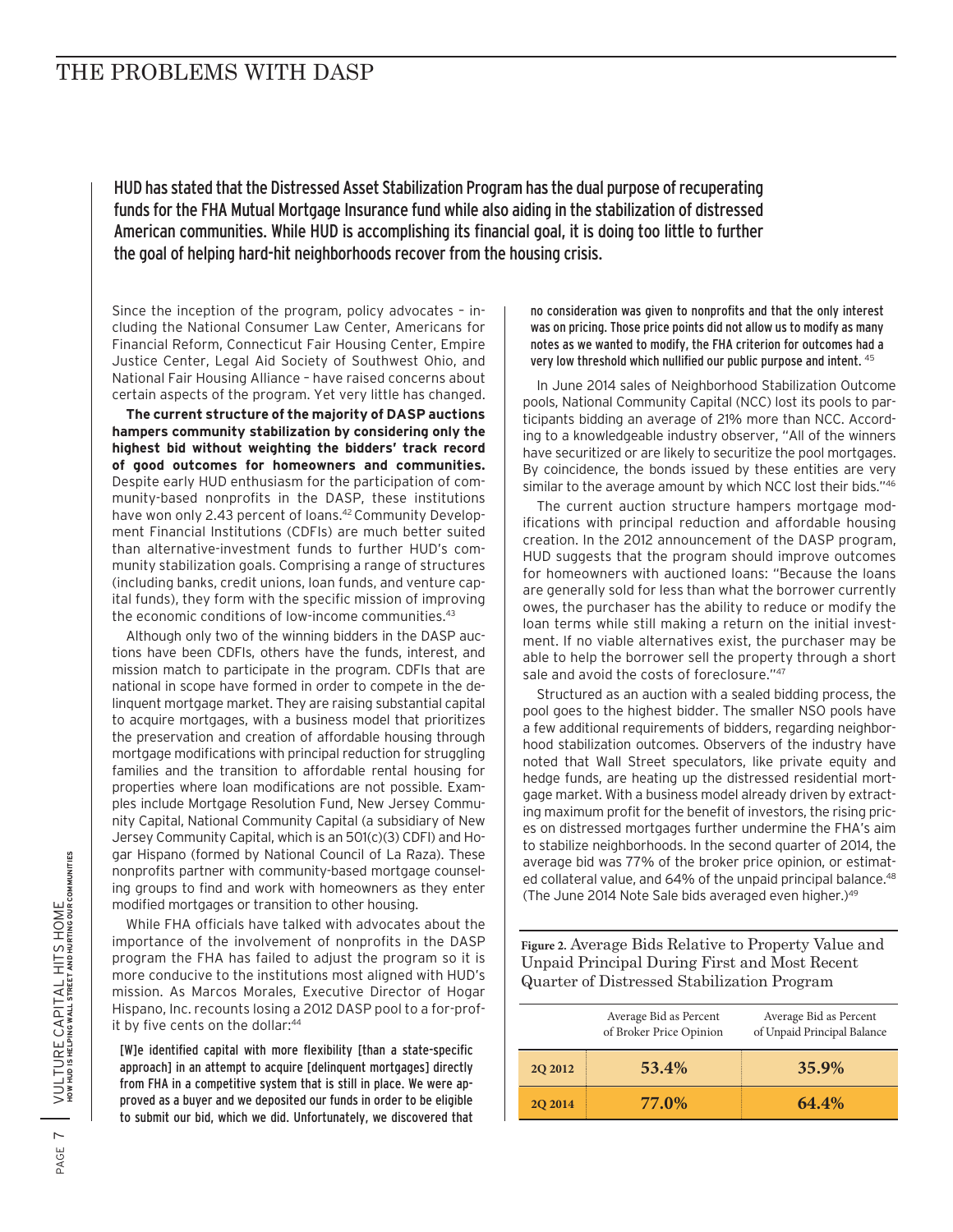As prices rise, room shrinks for loan modifications and other actions to preserve homeownership where possible. A different system for selling delinquent loans that accounts for the need for mortgage write-downs and the track record and mission of bidders would better serve the purposes of the FHA.

Since 2012, large investment companies, mainly private equity firms, have raised and/or invested \$20 billion to purchase as many as 200,000 single-family homes throughout the United States. This investment space opened up as a result of the foreclosure crisis, which lowered property values, tightened mortgage credit, increased rental demand, and consolidated unprecedented amounts of single-family homes under the ownership of banks and government-sponsored enterprises. The institutionalization of the single-family home market raises questions about housing access, affordability, quality and stability and the rapid entrance into this new asset class by large private equity firms and many of the same banking institutions that contributed to the financial crisis should give us pause.

— **Desiree Fields,** *Rise of the Corporate Landlord: The Institutionalization of the Single-Family Rental Market and Potential Impacts on Renters*, July 2014

> The current outcome requirements and reporting structure fail to hold purchasers accountable to neighborhood-stabilization goals and provide insufficient transparency which prevents community oversight.

> The FHA did not made public any reports on the neighborhood stabilization outcomes of the program as a whole, the National Pool, or the Neighborhood Stabilization Outcomes Pool until the end of August 2014 – more than two years after the creation of DASP. In its first release of data on outcomes of the DASP program, HUD claimed that the program helped stop foreclosure in 6,400 out of 91,000 loans sold through the program during the covered period. In fact, only 2,131 loans — or less than 3 percent of all loans — have so far resolved with families staying in their homes through reperformance or forbearance. In the other cases of "avoided foreclosure" homeowners lost their homes through short sales, deed-in-leiu, or third-party sales.<sup>50</sup>

> Even after the release of these general numbers it remains the case that, as the National Consumer Law Center (NCLC) noted in 2012, no data yet provides information about any post-sale loan modifications and how affordable they are for borrowers, or the impact of sales on borrow

ers of color and other groups protected by civil rights law.<sup>51</sup> Indeed, even the financial information that is made public about auction pools and bids does not reflect the final sale. Without this data, the public is unable to learn or confirm what impact the program is having on our communities.

The current pre-sale certification phase does not ensure that the FHA mortgage modification process has been followed before loans are included in DASP pools.

Only loans that are not eligible for standard FHA loss mitigation are supposed to be included in the program. On the front lines of helping homeowners navigate their obligations, the NCLC flagged the design flaw in DASP that rewards non-compliant servicers in 2012:

We routinely see evidence of servicers' non-compliance with HUD's loss mitigation rules. These rules require that servicers consider homeowners for specific alternatives to foreclosure before proceeding to foreclosure sales… Right now, many thousands of FHA-insured loans have been in foreclosure for years, without completion of these basic reviews. Servicers facing delays and court scrutiny in judicial foreclosure states are contributing the overwhelming majority of loans to these sales. FHA is paying off the full insurance claim in each case.<sup>52</sup>

The Government Accountability Office issued a report in 2012 demonstrating that FHA-insured loans had the worst record for unsustainable loan modifications of all private and government-guaranteed lending entities: FHA loans re-defaulted more frequently after modifications than all others. The report noted that FHA modifications seldom reduced payments significantly. It also pointed out that FHA did not effectively monitor loss-mitigation performance.<sup>53</sup>

During 2013 FHA substantially revised its loan modification and loss mitigation guidelines. The modification options are now much more likely than before to provide lasting alternatives to foreclosures. In this context, housing advocates say, the timing of the implementation of DASP could not have been worse. Sale of loans into DASP cut homeowners off from access to the improved FHA loan modification options just as they are becoming available. Once the loans have been sold, the investors who buy them are under no obligation to ensure access to affordable modifications.

In May 2014, a coalition of Americans for Financial Reform, Connecticut Fair Housing Center, Empire Justice Center, the Legal Aid Society of Ohio, the National Consumer Law Center, and the National Fair Housing Alliance reiterated these concerns in a letter to FHA Commissioner Carol Galante. This letter told the stories of four homeowners who were good candidates for traditional loan mitigation – in three of the cases, they were in the loan-modification process – and discovered that their mortgages had been sold through DASP without their knowledge. The sales meant that their mortgages were no longer FHA-insured and, therefore, not eligible for FHA loan modification options.54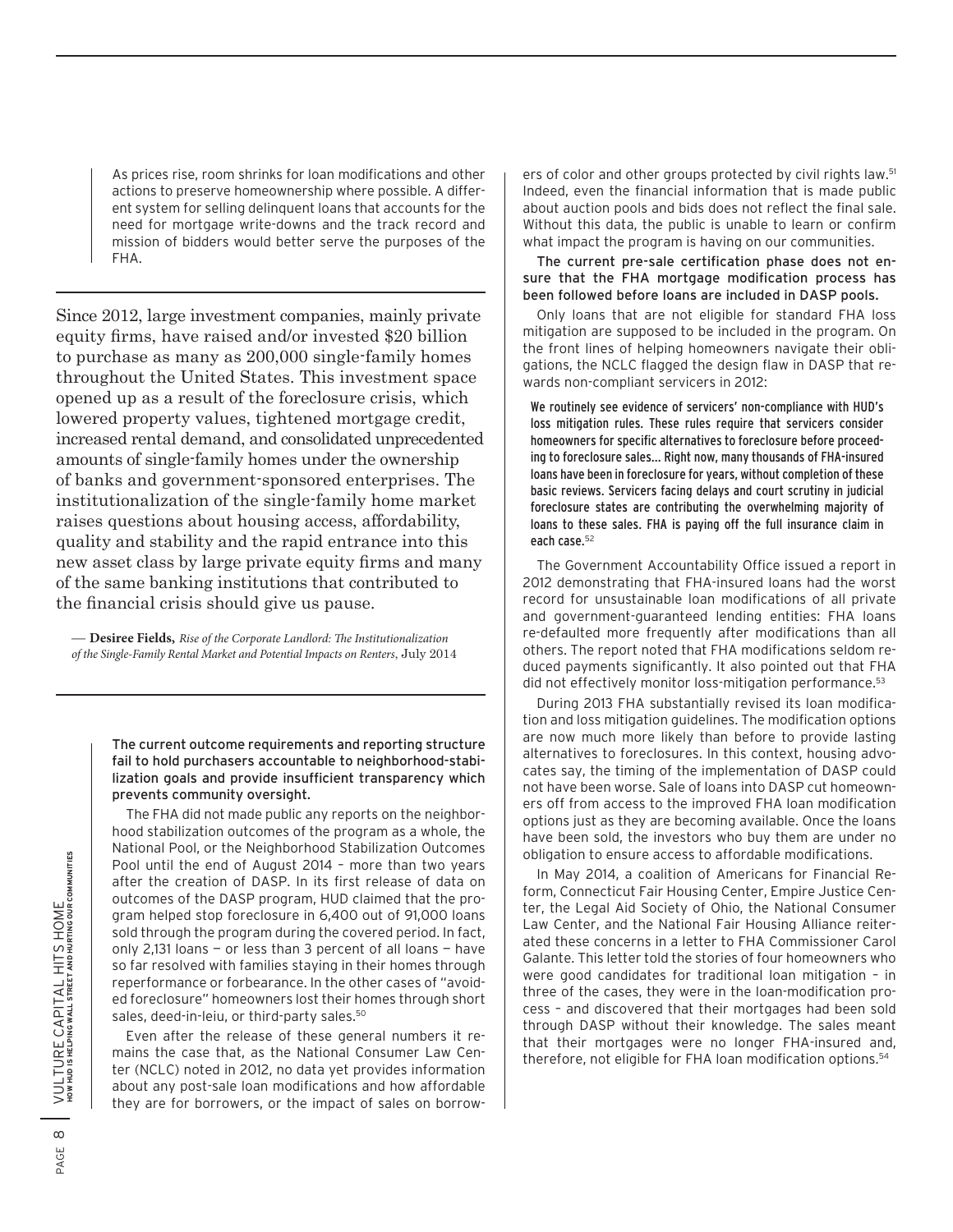## THE SOLUTIONS:

## MAKING DASP REALLY STABILIZE NEIGHBORHOODS

#### 1. Credit Bidders that have Stronger Neighborhood Stabilization Plans.

The program and auction structures should better reflect both of the goals of the Distressed Asset Stabilization Program. While raising substantial capital for the Mutual Mortgage Insurance Fund, the pre-qualification process should include greater requirements around neighborhood stability and preservation. The auction process should be reformed to include a point system, or other mechanism, to weight bids based on the degree to which a bidder's program advances HUD's neighborhood stabilization goals. DASP should credit bidders with a strong plan to offer modifications with principal reduction where feasible, a property disposition plan that creates affordable rental housing, and track records that show successful implementation of such programs. With such a system, competitive bids would be the highest bids that still allow affordable loan modifications by bidders with a track record of successful loss mitigation that demonstrates an organizational commitment to community stabilization. HUD should implement a "last look" that would allow not-for-profit bidders the opportunity to match the highest bid on a pool.

#### 2.Strengthen Outcome Requirements to Preserve Homeownership and Create Affordable Rental Housing.

All purchasers should be required to make affordable loan modifications to the maximum extent and, in cases where that is not possible, to demonstrate why they could not modify the loan. Both investors in the national pools and neighborhood stabilization buyers should be subject to stronger outcome goals and reporting. If loss mitigation is unsuccessful, homes should be sold to genuine owner occupants and/or turned into affordable rental housing (including some affordable to 30% of area median income (AMI) and below) and oversight, reporting, and penalties should be used to ensure such outcomes. Where outcomes are not achieved, penalties should be enacted to include substantial fees and/or reclaiming properties. These kinds of conditions on the outcomes of loans could reduce the attractiveness of the loans to hedge funds, which would likely be reflected in lower bids. In other words, by articulating and enforcing the mission to protect affordable housing, HUD would be better ensuring that bidders with a shared mission are able to compete for the pools of loans.

### 3.Sell More Loans through NSO Pools.

Another way to encourage the participation of non-profits and community-development focused purchasers in the bidding process is to place more of the delinquent mortgages into geographically concentrated Neighborhood Stabilization Outcome pools. The geographic concentration of these pools creates more opportunities for nonprofits to participate. Many Community Development Financial Institutions and other qualified non-profit entities are geographically focused. National pools in the DASP program may be too dispersed to meet their mission. The NSO pools, by contrast, are relatively focused, often around a city or set of counties. These pools align more closely with the mission of many of the nonprofits and may more effectively achieve the goals of the DASP, as well.

#### 4.Collect and Make Public Detailed Performance Data.

Make the post-sale loan modification results of these sales publicly available, including demographic and geographic information. Purchasers of all loans – in both the National and the NSO pools – should be required to do quarterly reporting including demographic information, and details about the quality of loss mitigation implemented. The reporting should be subject to spot reviews by FHA to improve accuracy. This information should also be made public on a short time line. When purchasers of FHA pools fail to comply with reporting requirements or contract terms, HUD should assess financial penalties.

#### 5.Improve the Pre-Sale Process to Better Protect Homeowners.

Servicers should be made to document compliance with HUD's loss mitigation requirements and FHA should develop a better screening tool to assess compliance. HUD should implement a system of notices to homeowners that accurately informs them about the sale process, the servicer obligations before and after sales, and their rights as borrowers affected by these transactions. In addition, FHA should develop a procedure for instances when homeowners disagree with a servicer's account of loss mitigation efforts.

## **Conclusion**

**The Distressed Asset Stabilization Program has important goals to protect the FHA's Mutual Mortgage Insurance fund and stabilize communities.** However, as it is currently being implemented, it fails to meet its second goal and jeopardizes communities rather than stabilizes them. As it is currently structured, the DASP program sells mortgages into the speculative segments of the financial industry that have a track record of harming communities, when better alternatives exist.

By giving significant weight to the quality of the neighborhood stabilization program in the bidding process, strengthening outcome requirements after the sale, collecting and publishing detailed performance data, and improving the pre-sale process to protect homeowners, HUD can make the program into one that really will strengthen our communities.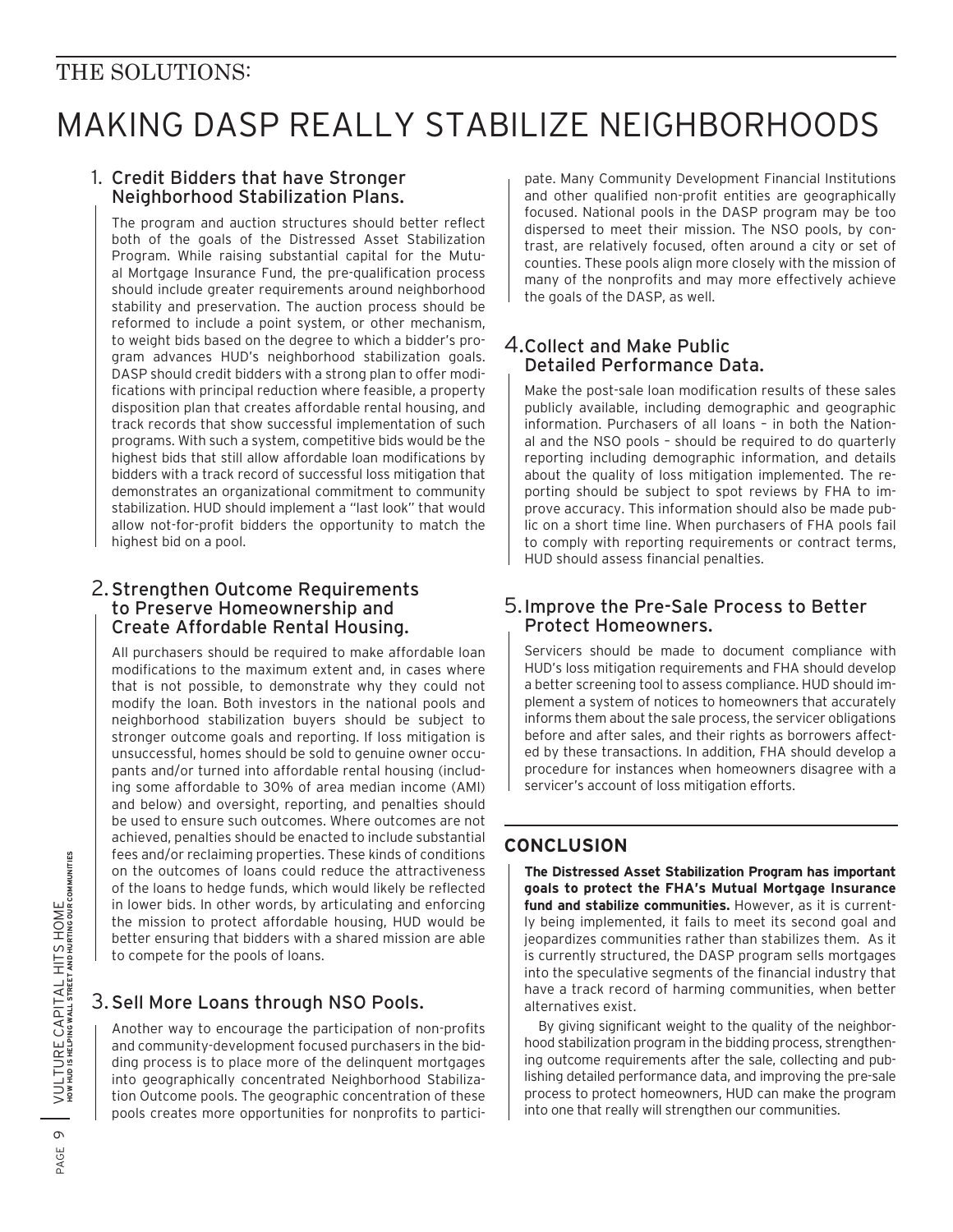## **NOTES**

**1** *Making the Mortgage Market Work for America's Families*, Center for American Progress and National Council of La Raza, June 5, 2013, http://cdn.americanprogress. org/wp-content/uploads/2013/06/AccessAffordHousing1.pdf (accessed August 22, 2014), 7.

**2** Heather Perlberg and John Gittlesohn, "Hedge Funds Boost Bad-Loan Prices as U.S. Sales Increase," Bloomberg, August 11, 2014, http://www.bloomberg.com/ news/2014-08-11/hedge-funds-boost-badloan-prices-as-u-s-sales-increase.html (accessed August 13, 2014).

**3** US Department of Housing and Urban Development, "Mission," http://portal.hud. gov/hudportal/HUD?src=/about/mission (accessed August 16, 2014).

**4** HUD, "The Federal Housing Administration (FHA)," http://portal.hud.gov/hudportal/HUD?src=/program\_offices/housing/ fhahistory (accessed August 16, 2014).

**5** HUD, "HUD Accepting Applications for Entities to Purchase Troubled Mortgages, Offer Chance to Avoid Costly Foreclosures and Stabilize Neighborhoods: September loan sale to include neighborhood stabilization pools in Chicago, Newark, Phoenix and Tampa as part of broader Obama Administration effort to address shadow inventory, target relief to hardest hit communities," press release, July 18, 2012, http://portal.hud.gov/hudportal/HUD?src=/press/press\_releases\_media\_advisories/2012/HUDNo.12-116 (accessed August 16, 2014).

**6** HUD, *Annual Report to Congress Fiscal Year 2012 Financial Status FHA Mutual Mortgage Insurance Fund*, November 16, 2012, http://portal.hud.gov/hudportal/ documents/huddoc?id=F12MMIFundRep-Cong111612.pdf (accessed August 19, 2014), 52.

**7** HUD, "HUD Accepting Applications."

**8** HUD, *Annual Report to Congress Fiscal Year 2013 Financial Status FHA Mutual Mortgage Insurance Fund* December 13, 2013, http://portal.hud.gov/hudportal/ documents/huddoc?id=FY2013RepCong-FinStMMIFund.pdf (accessed August 19, 2014), 26.

**9** HUD, "HUD Announces Preliminary Results of Note Sales under Expanded

Distressed Asset Stabilization Program: Upcoming February sale to target hardhit metro areas in So. California, Georgia, Florida, and Ohio," press release, December 3, 2012, http://portal.hud.gov/hudportal/ HUD?src=/press/press\_releases\_media\_ advisories/2012/HUDNo.12-187 (accessed August 18, 2014). Note: HUD has reportedly changed the requirement that the loan be in foreclosure to be eligible for the DSAP program since the criteria were first announced.

**10** HUD, "HUD Accepting Applications."

**11** HUD, "HUD Accepting Applications."

**12** HUD, "HUD Accepting Applications."

**13** HUD, "HUD Accepting Applications."

**14** HUD, "HUD Accepting Applications."

**15** HUD, "Neighborhood Stabilization Outcome Pool Mortgage Loan Rider," http:// portal.hud.gov/hudportal/documents/huddoc?id=nsorider.pdf (accessed August 23, 2014).

**16** HUD, "Neighborhood Stabilization Outcome Pool Mortgage Loan Rider."

**17** Aashna Desai and Sarah Edelman, *Database of DASP Pools* (2012-3 through 2014- 2), compiled from HUD Data, Center for American Progress, forthcoming.

**18** HUD, "Fact Sheet: FHA June 2014 Note Sale," June 19, 2014, http://portal. hud.gov/hudportal/documents/huddoc?id=6-19-14FHAJuneNsFaStFINAL. PDF (accessed August 19, 2014).

**19** Thomas Adams, "HUD Distressed Loan Pools Analysis," personal communication, Adams Advisory Services, August 25, 2014.

**20** Heather Perlberg and John Gittlesohn, "Hedge Funds Boost Bad-Loan Prices."

**21** Thomas Adams, "HUD Distressed Loan Pools Analysis," 2.

**22** Heather Perlberg and John Gittlesohn, "Hedge Funds Boost Bad-Loan Prices."

**23** Thomas Adams, "HUD Distressed Loan Pools Analysis," 3.

**24** "Investment Approach," Lone Star Funds, website, www.lonestarfunds.com/ about-us/our-business/ (accessed August 21, 2014).

**25** HUD, "Fact Sheet: FHA June 2014

Note Sale," June 19, 2014, http://portal. hud.gov/hudportal/documents/huddoc?id=6-19-14FHAJuneNsFaStFINAL. PDF (accessed August 19, 2014).

**26** "The Funds," Lone Star Funds, website, www.lonestarfund.com/funds-raised/ (accessed August 21, 2014).

**27** Heather Perlberg and John Gittlesohn, "Hedge Funds Boost Bad-Loan Prices."

**28** "Specialty Management Firms," Lone Star Funds, website, www.lonestarfunds. com/asset-management/specialty-management-firms/ (accessed August 21, 2014).

**29** US Department of Justice, "Payment Distribution Begins to Borrowers Eligible for Payments from \$335 Million Lending Discrimination Settlement Between the Department of Justice and Countrywide Financial Corporation (United States v. Countrywide Financial Corp., et al. (C.D. Cal., December 2011)," press release, (no date) http://www.justice.gov/crt/about/hce/ documents/countrywide\_rust\_administrator\_english.php (accessed August 27, 2014).

**30** Christina Rexrode and Andrew Grossman, "Record Bank of America Settlement Latest in Government Crusade: Bank Agrees to Pay \$16.65 Billion in Cash and Consumer Aid," *Wall Street Journal*, August 21, 2014, http://online.wsj.com/articles/ bank-of-america-reaches-16-65-billionsettlement-1408626544 (accessed August 27, 2014).

**31** "Servicer Evaluation: Caliber Home Loans Inc.," Standards and Poor's, November 6, 2013, https://www.standardandpoors.com/ratings/articles/en/us/?articleType=HTML&assetID=1245359598118 (accessed August 21, 2014).

**32** Karlee Weinmann, "PE-Linked Bayview REIT Junks \$500M IPO Plans," website, September 11, 2013, www.law360.com/ articles/471740/pe-linked-bayview-reitjunks-500m-ipo-plans (accessed August 21, 2014).

**33** John Gittelsohn and Clea Benson, "Blackstone, Ranieri Betting on Bad FHA Loans: Mortgages," *Bloomberg*, December 18, 2012, http://www.bloomberg.com/ news/2012-12-18/blackstone-ranieri-betting-on-bad-fha-loans-mortgages.html (accessed August 21, 2014).